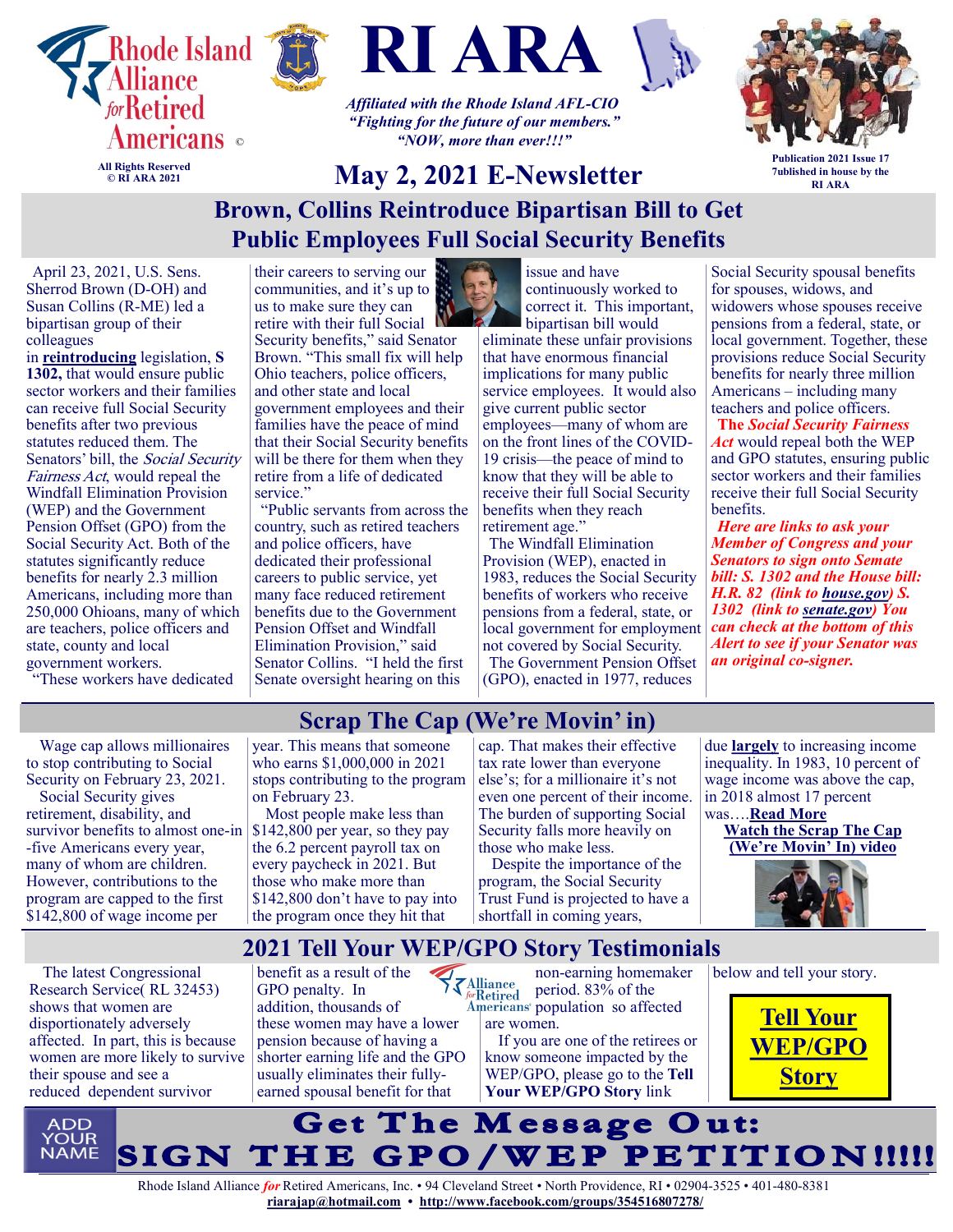#### **Letter to the Congressional Caucus for Women's Issues**

**ZAlliance** 

Congressional Caucus for Women's Issues Co-Chairs: Rep. Madeleine Dean and Rep. Jennifer Gonzalez-Colon Vice Chairs: Rep. Lucy McBath and Rep. Kat Cammack Re: Social Security Fairness Act (H.R. 82)

Dear Chairs and Vice Chairs: We write to ask you to address an injustice, which was created by Congress, that has

weakened retirement security for thousands of public sector workers.

The Social Security Amendment Act of 1983 contained two provisions, the Windfall Elimination Provision (WEP) and the Government Pension Offset (GPO), that were supposed to address what some members of Congress viewed as a disparity between public sector workers with pensions and other Social Security beneficiaries.

The WEP and the GPO claw back the Social Security benefits

of public sector workers and their spouses, if the worker had a job for a period of time that was not covered by

Social Security. As a result, hundreds of thousands of public workers have not received the full Social Security retirement benefits they earned, and in the case of workers affected by the GPO, 72% of retired workers' benefits have been eliminated. This problem grows each year, as more public sector employees retire.

The 2021 Congressional Research Service report on this issue (RL 32453) shows that low-income workers are disproportionately affected by the WEP and GPO. Further, half of those affected by the WEP are women and an even larger percentage (83%) of those impacted by the GPO are women. Part of the reason for this disparity is that women are

more likely to survive their spouses and see a forRetired reduction in their **Americans**<sup>®</sup> dependent survivor's

benefit due to the GPO penalty. In addition, women tend to have a smaller pension due to a shorter work history. Too many women are struggling to make ends meet because of the WEP and GPO. I have enclosed some of their stories with this letter.

We are encouraged by this Congress' actions to address the multi-employer pension crisis and ensure that millions of workers and retirees will receive the pensions they have earned. We ask that Congress enact the Social Security Fairness Act of 2021, H.R. 82, a bipartisan bill introduced by Rep. Rodney Davis. It would repeal both the WEP and GPO. The legislation currently has 133 co-sponsors, including 32 members of the Congressional Women's Caucus. Senator Sherrod Brown

is expected to introduce the companion Senate legislation soon. Repealing these provisions would not only help the affected retirees but would strengthen the economy in the communities where these Americans live.

We thank those of you who have co-sponsored the Social Security Fairness Act and urge you to work for its passage. We graciously ask those of you who have not yet had an opportunity to sign on to please give it your serious consideration. Warm regards, Bette Marafino, Chair National WEP and GPO Task Force President of the Connecticut Alliance for Retired Americans. *Note: Along with this letter were letters from retirees affected by* 

*the WEP/GPO.*

### **Members of Congress sign on to letter supporting Medicare Advantage riddled with misinformation**

Every year for the last several years, the Medicare Advantage plans ask members of Congress to sign onto a letter addressed to the head of the US Department of Health and Human Services that paints the Medicare Advantage plans in a rosy light. The letter is always riddled with misinformation. Even so, dozens of Republican and Democratic representatives sign on, in large part because many older adults and people with disabilities in their states are enrolled in a Medicare Advantage plan.

This year's letter to Secretary Xavier Becerra has the following fundamental errors.

Medicare Advantage plans do not meet the "holistic health needs" of people with Medicare, as the health plans would like people to believe. In fact, out-of-pocket costs combined with administrative obstacles and inappropriate medical necessity determinations keep large swaths of people enrolled in Medicare Advantage plans with costly and complex

conditions from getting needed care. For example, the dental benefit that some plans offer lures people into joining, but the coverage is so minimal that people without coverage get dental care at the same frequency as people in Medicare Advantage plans with coverage. And, the typical Medicare Advantage out-of-pocket cap of around \$5,500 is so high that many people enrolled are forced to skip care because they can't afford their copays. The maximum annual out-ofpocket cap for in-network care alone is \$7,550.

There is no evidence that Medicare Advantage offers either "high-quality" or "affordable" coverage, even though the plans repeat these claims as often as they can. To the contrary, one NBER paper finds that some Medicare Advantage plans are **[killing people](https://justcareusa.org/the-wrong-choice-of-medicare-advantage-plan-could-kill-you/)**. Another NBER paper finds that

an **[increase in copays of](https://justcareusa.org/the-deadly-consequences-of-out-of-pocket-drug-costs/)  [just \\$10 keeps](https://justcareusa.org/the-deadly-consequences-of-out-of-pocket-drug-costs/)** many people in Medicare Advantage plans from

filling their prescriptions, suggesting that Medicare Advantage does not offer affordable coverage. As for quality of care, **[MedPAC](https://justcareusa.org/medpac-traditional-medicare-consistently-costs-less-than-medicare-advantage/)** says it does not have the data to make a finding as to the quality of services offered. Researchers at Brown University and elsewhere find that quality of **[home care](https://justcareusa.org/traditional-medicare-offers-better-home-care-benefits-than-medicare-advantage/)** and **[nursing](https://justcareusa.org/new-study-finds-medicare-advantage-plan-enrollees-end-up-in-lower-quality-nursing-homes-than-people-in-traditional-medicare/)  [home](https://justcareusa.org/new-study-finds-medicare-advantage-plan-enrollees-end-up-in-lower-quality-nursing-homes-than-people-in-traditional-medicare/)** quality is better in Medicare Advantage.

Many people enrolled in Medicare Advantage have no choice–they did not "actively" choose it but rather were steered into it by their employers and unions. Or, they were forced into it because the Medicare supplemental coverage they need in traditional Medicare to protect themselves from financial risk was unaffordable or unavailable. Or, they were lured into it by

misleading ads. On top of all that misinformation, the letter relies on findings of ATI, a research company hired by the trade association for the Medicare Advantage plans, not independent research. And, ATI does not base its findings on actual claims data for its findings.

In fairness, many people cannot afford the upfront costs of traditional Medicare. If they want to protect themselves from financial risk, they need to buy supplemental coverage, unless they have Medicaid or retiree wrap-around benefits. Traditional Medicare does not have an out-of-pocket cap. They might not realize that their out-of -pocket costs in Medicare Advantage can be much higher than the cost of Medicare supplemental coverage, if they need costly services. Or, they gamble with their health, as a way to manage their expenses, hoping that they will not need costly care.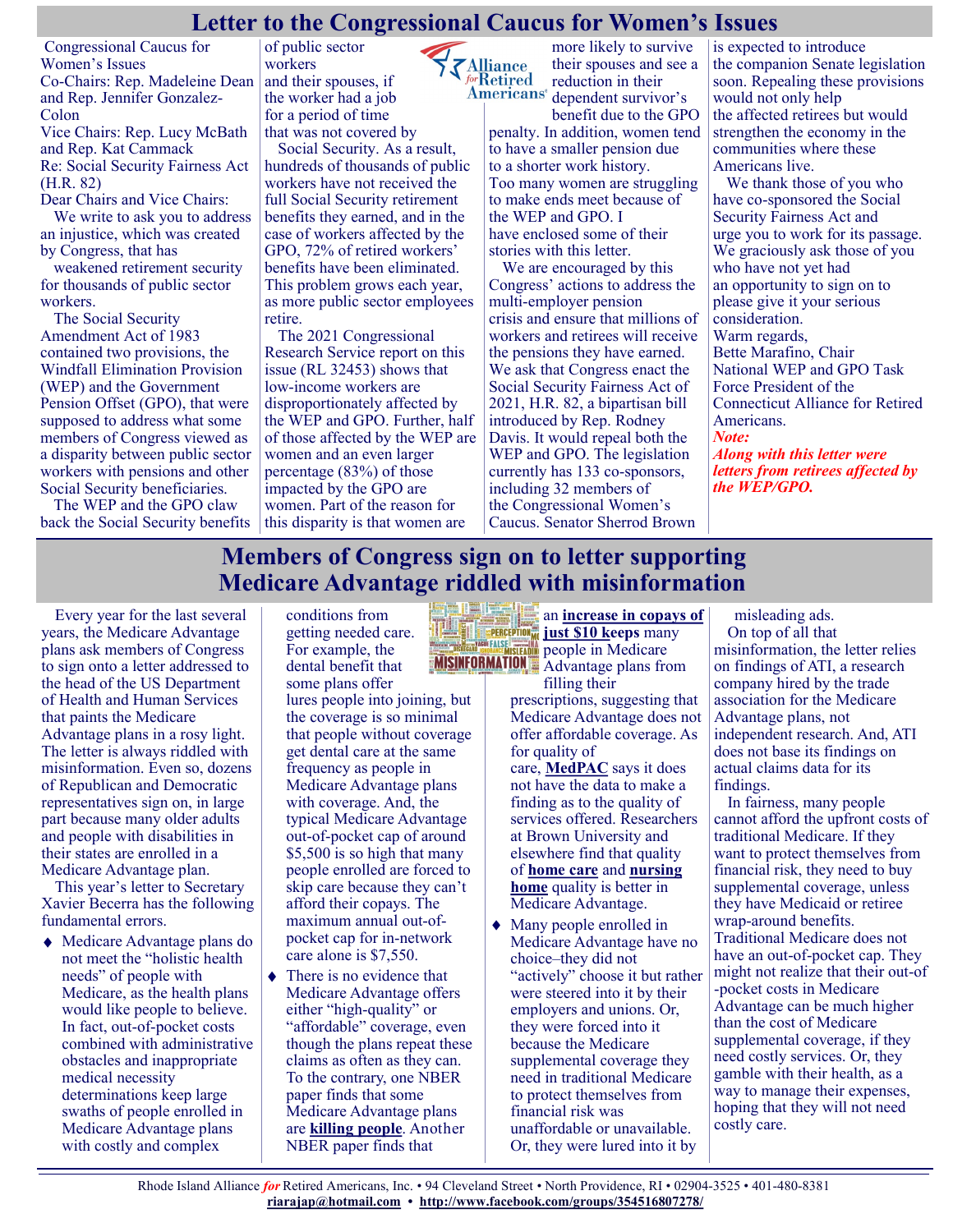#### **Here's the Place to Start Strengthening Social Security Funding and Benefits**

**LEAGUE** 

Can we strengthen Social Security's financing in such a way that we can also provide a modest boost in Social Security Trust fund baseline from the Congressional Budget Office, Social Security will pay out more than it receives in payroll taxes and other revenues, this year and all years going forward, until the program becomes insolvent in  $2034.$ 

How should Congress fix the problem? TSCL Senior Surveys have found wide support for raising the amount of earnings subject to the 12.4% payroll tax from the maximum level that is set every year (currently \$142,800 in 2021). Raising the taxable maximum wage base could go a long way towards eliminating the Social Security financing deficit or providing an extra boost to benefits, according to estimates from the Social Security Chief actuary, resolving as much as two thirds

of the long-term deficit. Consider, for example, Tim Cook the CEO of Apple (computers and

benefits? According to the latest iPhones). According to the most recent public company documents, Mr. Cook received about \$13,731,000 in compensation in 2020. Mr. Cook and Apple paid a total of \$17,075 in payroll taxes exactly the same amount as employees making \$137,700. That was the maximum taxable wage amount in 2020. So how much would Tim Cook and Apple have paid if all earnings were taxable? According to our calculations, \$1,702,644.

To put that in context, the average Social Security retirement benefit in 2021 is just \$1,543 a month. If payroll taxes were applied to Cook's full compensation, the \$1,702,644 of payroll taxes would provide full benefits to more than 90 retirees with average benefits for an entire year. Or his payroll taxes

**SENIOR** could provide a \$30 per month boost for more than 4,729 retirees for a year.

> How many people are earning more than the taxable wage base? According to a report from the Congressional Research Service, about 10.2 million individuals earned more than the taxable earnings base in 2017. Of that group, 7.4 million were men; the rest were women. The Congressional Budget Office points out that the question is not just the number of people that's important, but the overall percentage of earnings that are taxable. Over the past decade, earnings for the highest-paid workers have grown faster than pay for average earners. Thus, receipts from Social Security payroll taxes are falling because the share of earnings above the maximum taxable amount is growing.

And let's consider how well the Social Security cost-of-

living adjustment (COLA) met rising costs in 2021. Not so well, according to those of you who have taken our 2021 Senior Survey. The Social Security COLA that retirees received this year increased benefits by just 1.3%. That boosted an average benefit of \$1,523 per month by just \$20. But when we asked how much your total monthly expenses increased in 2020, only 15% of survey participants said that monthly expenses increased by less than \$20!

Eighty-five percent of participants in our latest Senior Survey confirm that household expenses increased by more than \$20 per month. Even worse, 41% of that group say that expenses rose by \$120 per month or more. The 2021 COLA didn't even come close! These results illustrate why retirees need a boost to their Social Security benefits and a COLA that more fairly keeps up with rising costs.

#### **Social Security's cost-of-living adjustment isn't keeping up with prices retirees pay**

This year's Social Security cost-of-living adjustment was 1.3%, yet many of the costs seniors face are rising much more quickly.

In 2021, the estimated average monthly benefit increased by \$20 per month.

Many expenses have dramatically risen in the past year, according to a new analysis of Consumer Price Index data from the Bureau of Labor Statistics done by The Senior Citizens League, a nonpartisan senior group.

From March 2020 to March 2021, the fastest-rising cost was car and truck rentals, which went up by 31.2%. That was followed by laundry equipment, which climbed 24.2%; gasoline, 22.2%; and home heating oil, 20.2%.

Some prices, such as prescription drug and medical costs, stayed constant, although physician services climbed by 5.3%.

Admittedly, all consumers are

grappling with those rising price tags, not just seniors. The Senior Citizens League selected the list based on which costs affect retirees most.

Because older Americans often live on a fixed budget, which typically includes Social Security benefits, having to absorb those higher costs can hit them harder.

"With inflation rising so fast, what's going on right now is an erosion in buying power," said Mary Johnson, Social Security and Medicare policy analyst at the league.

When measured by the index used to calculate Social Security's annual cost-of-living adjustment — the Consumer Price Index for Urban Wage Earners and Clerical Workers, or CPI-W — inflation has risen since last year.

The CPI-W was more than 3% higher as of the end of March than it was a year ago.

Moreover, inflation grew by 1.4% by in the first quarter of



#### **Estimated average monthly benefits** Payable in January 2021

| Category                                            | Before 1.3% COLA | After 1.3% COLA |
|-----------------------------------------------------|------------------|-----------------|
| All retired workers                                 | \$1,523          | \$1,543         |
| Aged couple, both receiving benefits                | \$2,563          | \$2,596         |
| Widowed mother and two children                     | \$2,962          | \$3,001         |
| Aged widow(er) alone                                | \$1,434          | \$1,453         |
| Disabled worker, spouse and one or more<br>children | \$2,195          | \$2,224         |
| All disabled workers                                | \$1,261          | \$1,277         |
| SOURCE: Social Security Administration              |                  |                 |

2021, compared with 0% in the first quarter of 2020. The last

time inflation rose that fast was in 2012….**[Read More](https://www.msn.com/en-us/money/retirement/social-securitys-cost-of-living-adjustment-isnt-keeping-up-with-prices-retirees-pay/ar-BB1g6wYi?ocid=SK2DDHP&li=BBnb7Kz#image=3)**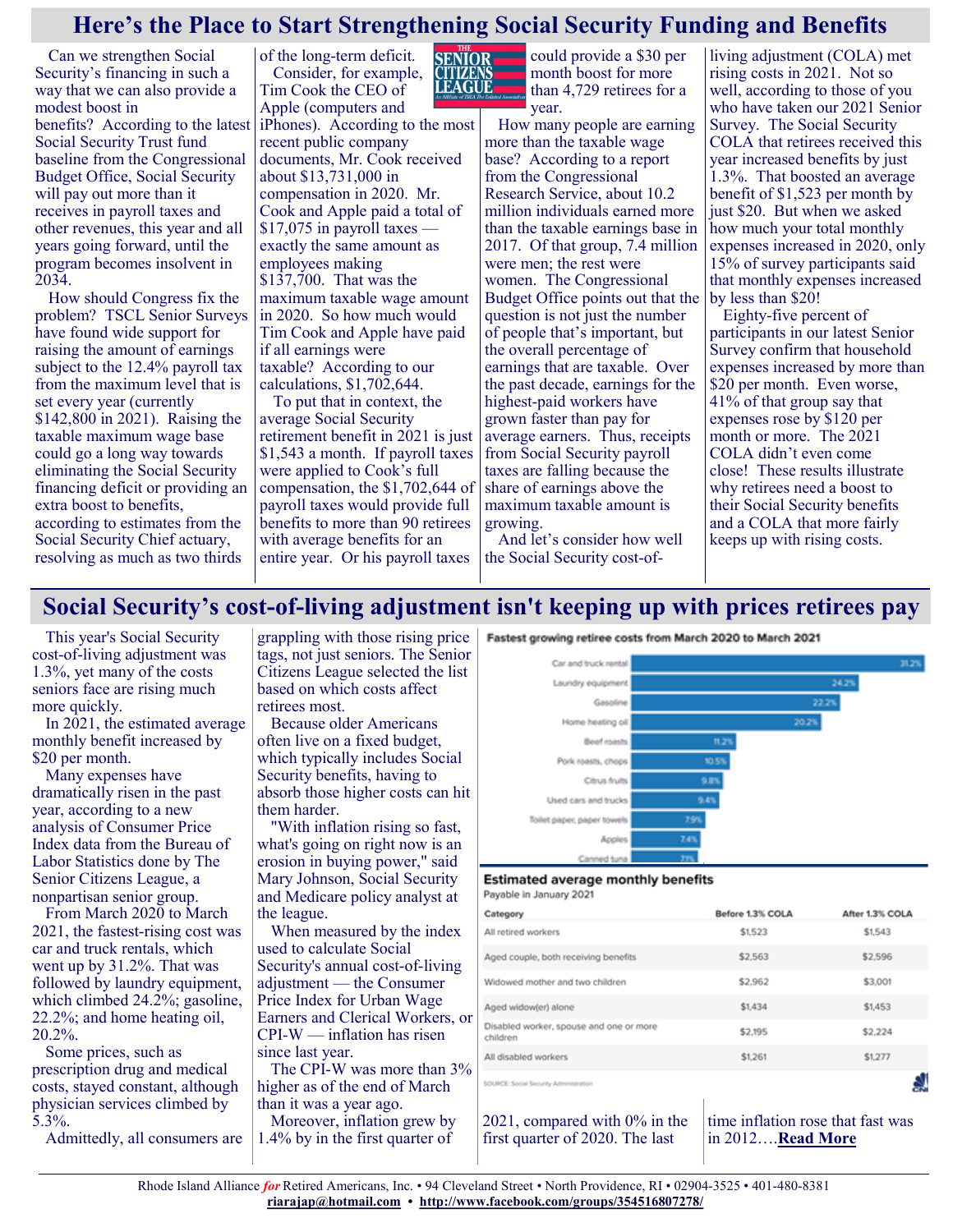#### **Prescription Drug Affordability Remains a Top Concern for Many People with Medicare**

Though major legislative and regulatory solutions have stalled in recent years, policymakers are once again turning their attention to the important issue of prescription drug affordability. One policy they are likely to debate is the scope of any potential limitations on drug prices.

Previous proposals have differed on this point. For example, some allowed Medicare to negotiate drug prices broadly, while others limited negotiation or reference pricing to certain high-cost prescriptions. While a narrow approach may be more feasible, politically and administratively, it may also

leave savings on the table.

A timely new analysis from the Kaiser Family

Foundation (KFF) examines this trade-off. The report finds that a small number of drugs are responsible for a disproportionate share of Medicare prescription drug spending. In 2019, the 10 top-selling Part D drugs with one manufacturer and no generic or biosimilar competition—less than 1% of all covered drugs accounted for 16% of total Part D spending. Similarly, the 10 topselling Part B drugs that year comprised 2% of all covered products but 43% of spending. Given this concentration, KFF



notes that tailoring drug pricing reforms to reduce spending on top-selling, high-cost drugs could be

an efficient use of resources. But it would also be an incomplete solution, as it would not directly impact high-cost drugs that are less widely used. As policymakers consider next steps, KFF recommends they weigh whether focusing on all prescription drugs "would achieve sufficient savings to justify the added administrative burden and associated costs."

Medicare Rights is encouraged by the renewed focus on high and rising drug prices. Earlier today, U.S. House Democrats

reintroduced provisions of the Elijah E. Cummings Lower Drug Costs Now Act (H.R. 3), which we enthusiastically supported in the last Congress.

As these conversations continue, so will our pursuit of drug pricing improvements that strengthen Medicare as well as beneficiary health and financial well-being. Needed reforms include better protecting beneficiaries against burdensome costs, filling longstanding gaps in coverage, reducing programmatic barriers, and modernizing appeals processes.

#### **Congressional Members Seek SSI Program Changes to Reduce Poverty**

Dozens of U.S.

Representatives and Senators sent a **[letter](https://bowman.house.gov/_cache/files/b/a/baebc065-38c0-45cd-bcfd-eaedad4c228d/2E60F47C388560A6676B9F80C9B0D938.ssi-letter-final.pdf)** late last week urging the Biden administration to support the inclusion of Supplemental Security Income (SSI) program reforms in forthcoming infrastructure proposals. SSI is an income support program for older adults and for adults and children with disabilities who have few resources.

One of the issues the letter flags is the inadequacy of SSI's income support, which leaves recipients far below the federal poverty level.

The maximum federal benefit is **[\\$794 a month](https://www.ssa.gov/oact/cola/SSIamts.html)** for an individual, nearly \$300 below the poverty level. Similarly, the maximum federal benefit for a couple is \$1,191, nearly \$300 below the poverty line.

People receiving SSI are also limited to \$2,000 in assets, the same as it was in 1984, and they are limited to earning only \$85 per month before there are cuts in their SSI benefits. These rules make it extremely difficult for people receiving SSI support to move into the workplace or establish any income security.

And the punitive rules extend beyond income or assets. Recipients lose SSI benefits if they **[receive help from family](https://www.ssa.gov/ssi/text-living-ussi.htm)** 

#### **[or friends to pay for](https://www.ssa.gov/ssi/text-living-ussi.htm)  [food, utilities, rent,](https://www.ssa.gov/ssi/text-living-ussi.htm)  [mortgage, or other](https://www.ssa.gov/ssi/text-living-ussi.htm)**   $\frac{1}{2}$

**[needed expenses](https://www.ssa.gov/ssi/text-living-ussi.htm)**. Many recipients may be unable to get married because they cannot afford the loss in income that will result.

The Congressional letter urges changes to eliminate these barriers, including raising the SSI benefit to 100% of the federal poverty level, increasing the asset and income limits, and eliminating the penalties for receiving help from friends and families. As the letter points out, President **Biden [campaigned](https://joebiden.com/disabilities/)  [on](https://joebiden.com/disabilities/)** protecting and strengthening economic security for people

with disabilities and supported each of these SSI improvements.

At Medicare Rights, we know the SSI program is a vital tool to help older adults and people of all ages with disabilities and few resources gain some security. But the program has been stagnant for too long, and its draconian and confusing rules penalize marriage and family support. We applaud the Congressional letter and urge the Biden administration to push for these important SSI improvements and other changes that will help the economic security and well-being of older adults and people with disabilities.

#### **Be Cautious When Selecting a Medicare Advantage or Supplement Plan**

We have all seen the seemingly endless ads on TV by former football players, actors and fake talk show hosts that promote Medicare Advantage and Medicare supplement plans. They all promote the long list of additional benefits that are available at (supposedly) no extra cost.

They also include an 800 number you can call to get more information and talk to an "agent" who can help guide you. Of course, they hide that fact that the "agent" is a licensed insurance agent in the small print that you can barely read.

Now there's a new study containing an analysis of three large, online broker insurance plan selection tools that found, on average, each third-party, sources. included less than half of the available Medicare Advantage products and fewer than twothirds of the applicable Part D plans.

It turns out that only 43% of available Medicare Advantage products, and 65% of Part D plans, were showcased on broker plan selection tools.

And when researchers searched online for health coverage options, they found that web



information directly from health plans — not from neutral government, or

The report, released by the Commonwealth Fund last week, also said that in addition to the need for more transparency, continued support for existing public and not-for-profit outlets that focus on educating consumers about how Medicare works, and helping them navigate the marketplace could be helpful in smoothing seniors' transition into Medicare.

The current agent model

results primarily showcased focuses primarily on helping a patient choose a plan, rather than decide what type of Medicare is right for them. This presents a real problem for those who don't have access to tools for understanding the differences and trade-offs between plan types.

TSCL advises that when searching for a Medicare Advantage plan or Medicare supplement plan, you try to find a local or state government agency that can help you understand what the plans provide and which plan would be best for you.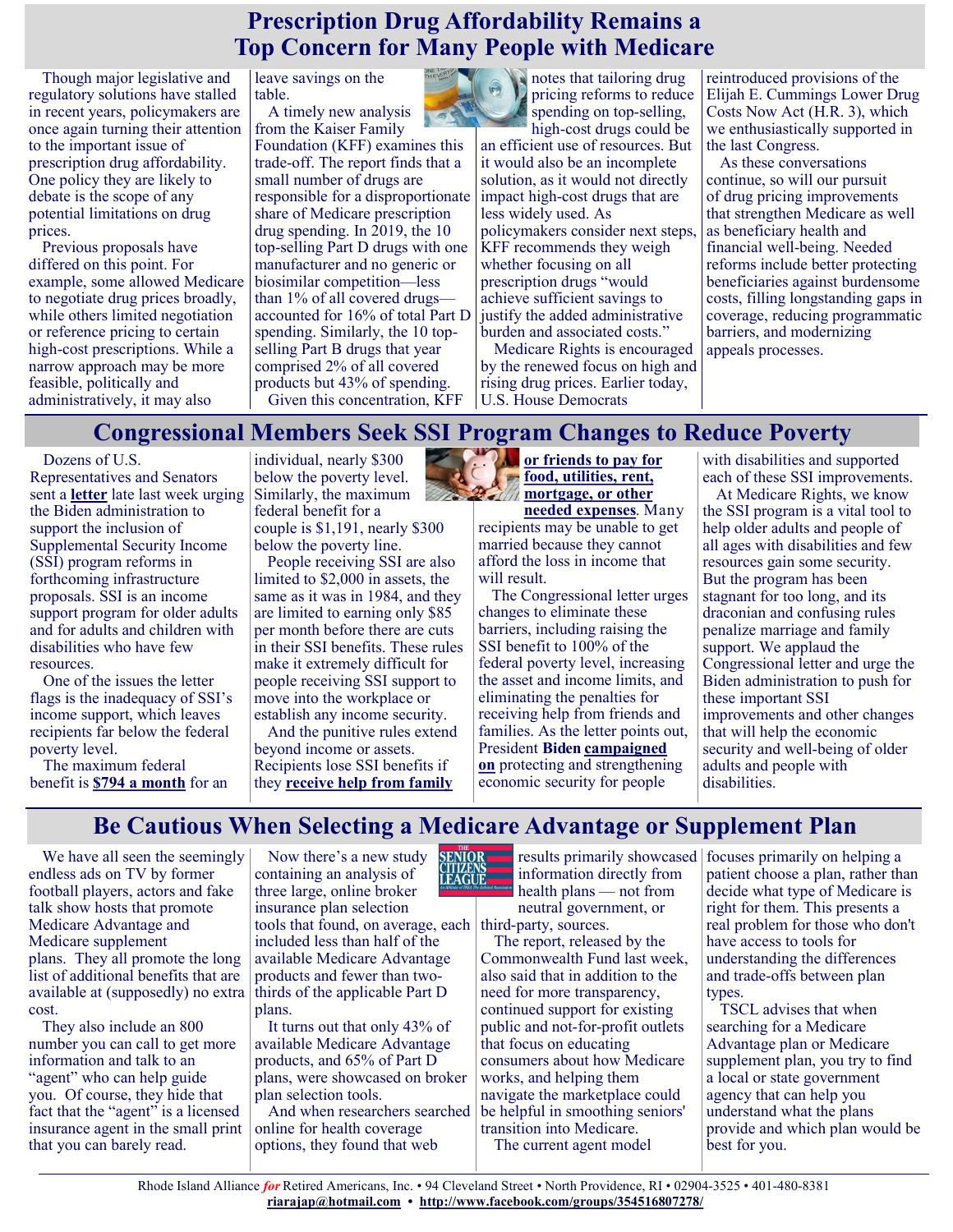#### **How a Supreme Court Case About Nonprofit Donations Could Affect America's Elections**

Upon first glance, the U.S. Supreme Court case Americans for Prosperity Foundation v. Rodriquez might not seem like it could impact elections.

The case, which will be argued before the Supreme Court Monday, examines the constitutionality of a California regulation requiring nonprofits wishing to raise money in the state to disclose their largest donors to the state Attorney General. But the stakes could be much higher for American democracy if the Court rules broadly, so the case has drawn intense interest from leaders and advocacy groups on both sides of the political spectrum, forging the lawsuit in 2014, arguing that  $\vert$  case will hinge in part on what

unlikely alliances in the fight over when anonymous donations are protected by the Constitution.

"We are engaged in a quiet battle with dark money forces that seek to exert broad and often secret control within government, and this case could dramatically strengthen their power," Sen. Sheldon Whitehouse, a Democrat from Rhode Island, tells TIME.

The conservative nonprofit Americans for Prosperity Foundation—which has the backing of Republican megadonor Charles Koch—brought



requiring them to disclose their major donors violates their First Amendment right to freedom of association.

(Conservative law firm Thomas More Law Center filed a similar suit, which was consolidated with this one.) On the other side, California's Attorney General argues that the government needs to collect donor names to prevent fraud, but keeps those names confidential.

Regardless of what happens to California's policy after the Supreme Court rules later this year, the larger effects of the

standard of judicial scrutiny the Court uses to make its evaluation. Financial disclosure laws typically are evaluated under "exacting scrutiny," a roughly mid-level standard. The 9th Circuit sided with California in 2019, ruling that the regulation held up under this standard of review because the state had proven it was substantially related to its interest in preventing fraud. But the plaintiffs argue the policy must be reviewed under a higher standard, and if the justices agree, some advocates worry it could make it easier to strike down other disclosure laws in the future….**[Read More](https://www.msn.com/en-us/news/us/how-a-supreme-court-case-about-nonprofit-donations-could-affect-americas-elections/ar-BB1g1PUZ?ocid=SK2DDHP&li=BBnb7Kz)**

#### **CFPB Offers Tips for Seniors Seeking a Financial Adviser**

Recognizing both the importance of financial advisers and the difficulty in identifying a competent and trustworthy one, the Consumer Financial Protection Bureau has published a new guide called **[Know your](https://u1584542.ct.sendgrid.net/ss/c/1XQbiUZqIgkFRQxQopJGKfm2v5EVD1lNejsrJw6M7M798poSlGHViPUOuhBKrMC4i5sO4EnLZ90j3QHSiDdM2hwvf952tFSighPc1fzVwXLgaubu6_atO58I3d-kS2jdR088OOUbfFIDhIR2lFKqBdFVCIpSQx-T8uv_RNaF4IzRNgTSjksD81gXu08eKEn0suv-AHdhyzVERaaju6G2AWR3QX6HS)  [financial adviser.](https://u1584542.ct.sendgrid.net/ss/c/1XQbiUZqIgkFRQxQopJGKfm2v5EVD1lNejsrJw6M7M798poSlGHViPUOuhBKrMC4i5sO4EnLZ90j3QHSiDdM2hwvf952tFSighPc1fzVwXLgaubu6_atO58I3d-kS2jdR088OOUbfFIDhIR2lFKqBdFVCIpSQx-T8uv_RNaF4IzRNgTSjksD81gXu08eKEn0suv-AHdhyzVERaaju6G2AWR3QX6HS)**

Financial planning for older adults is complicated and should encompass estate planning, income tax laws, savings,

pension and Social Security earnings, and investments. The guide can help seniors ask the right questions and ensure that the adviser they hire has the client's best interest at heart, not their own.

"The fact is that some financial advisers' titles and credentials require advanced coursework and passing tough exams, but not all," said **Joseph Peters, Jr.**,

Secretary-Treasurer of the Alliance. "The CFPB guide will definitely help seniors make wise choices about their financial future."

When interviewing a financial adviser, the CFPB recommends asking about their level of training, the ethical standards of their training, and whether their financial title is accredited. Seniors should also be able to

file a complaint easily with the organization that issued an advisor's credentials, and that organization should discipline or ban



members who don't follow the rules.

#### **Millions of Americans Have Missed Their Second COVID Vaccine Dose: CDC**

More than 5 million Americans advisory panel, told have missed the second dose of their COVID-19 vaccine, new government data shows.

The trend seems to be growing. According to the latest data, the number of vaccine recipients who missed their second dose now stands at nearly 8%, more than double the rate seen among people who got inoculated during the first several weeks of the national vaccine campaign, The New York Times reported.

Already, millions of people are wary about getting vaccinated at all, and now local health authorities are struggling to make sure that those who get their first shot also get their second.

"I'm very worried, because you need that second dose," Dr. Paul Offit, a professor at the University of Pennsylvania and a member of the U.S. Food and Drug Administration's vaccine

the Times. Why the missed

second shots? Some said they

feared the side effects, which can include flu-like symptoms, while others said they felt they were sufficiently protected with a single shot. But a surprising hurdle has also surfaced: A number of vaccine providers have canceled second-dose appointments because they ran out of supply or didn't have the right brand in stock, the Times reported. Walgreens, one of the biggest vaccine providers in the United States, sent some people who got a first shot of the Pfizer or Moderna vaccine to get their second doses at pharmacies that only had the other vaccine on hand, the newspaper said. Several Walgreens customers said they

scrambled to get the correct second dose, but others likely gave up, the newspaper added.

Public health officials had worried from the start that it would be hard to get everyone to come back for their second shot, and now some state officials are scrambling to keep the tally of partly vaccinated people from swelling.

In Arkansas and Illinois, health officials have directed teams to call, text or send letters to people to remind them to get their second shots. In Pennsylvania, officials are trying to ensure that college students can get their second shots after they leave campus for the summer, the Times reported. South Carolina has allocated several thousand doses specifically for people who are overdue for their

second shot.

Compared with the two-dose regimen, a single shot triggers a weaker immune response and may leave some people more susceptible to dangerous virus variants, the Times said. And though a single dose provides some protection against COVID-19, it's not clear how long that protection will last.

While millions of Americans have missed their second shots, the overall rates of followthrough, with some 92 percent getting fully vaccinated, are strong by historical standards, the Times noted. As of Monday, nearly 140 million Americans had received their first shot, while nearly 97.8 million have gotten their second, according to the U.S. Centers for Disease Control and Prevention…..**[Read](https://consumer.healthday.com/4-26-millions-of-americans-have-missed-their-second-covid-vaccine-cdc-2652779135.html)  [More](https://consumer.healthday.com/4-26-millions-of-americans-have-missed-their-second-covid-vaccine-cdc-2652779135.html)**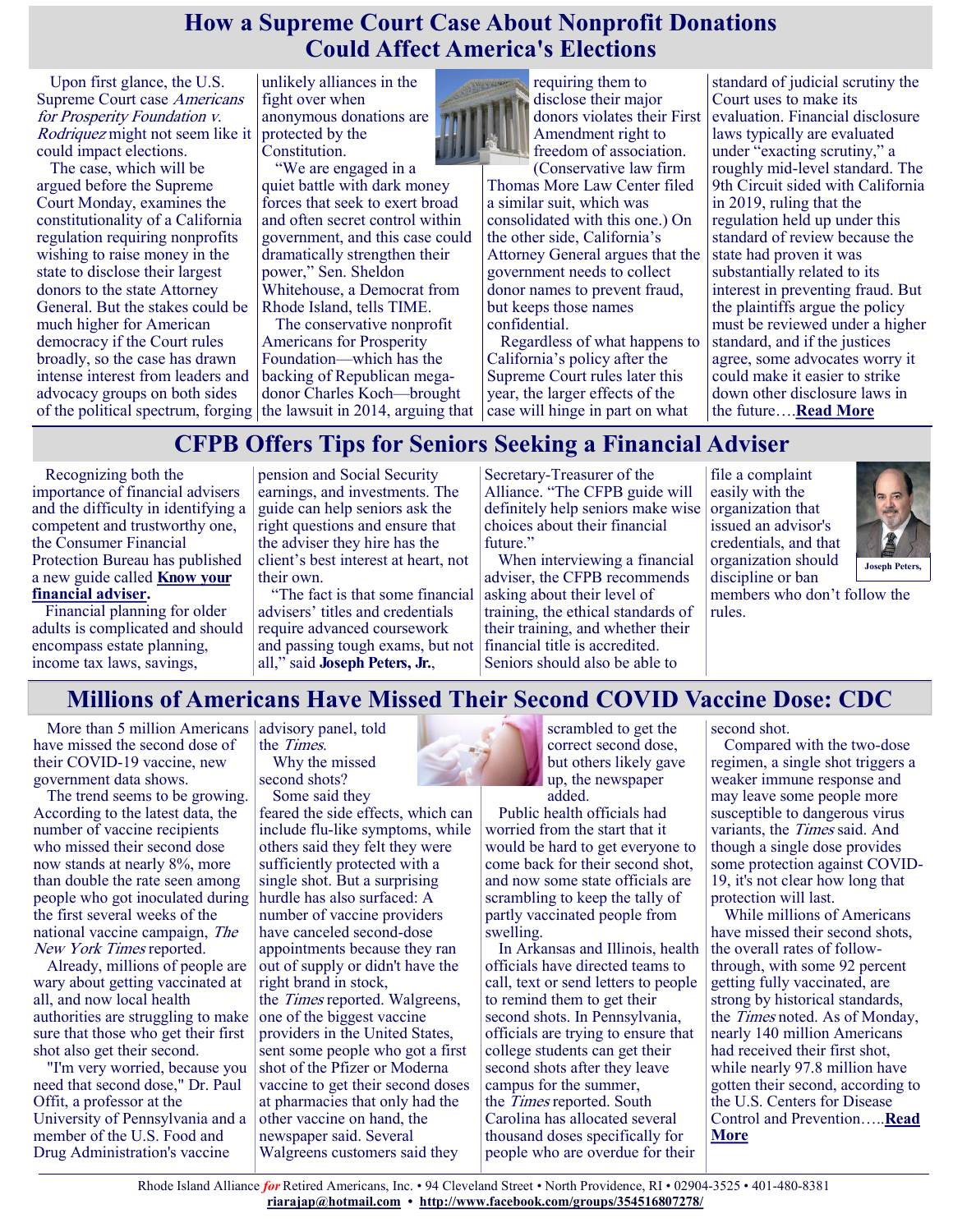#### **Medicare Home Health Coverage: Reality Conflicts with the Law**

Medicare home health coverage can be an important resource for Medicare beneficiaries who need health care at home. When properly implemented, the Medicare home health benefit provides coverage for a constellation of skilled and nonskilled services, all of which add to the health, safety, and quality of life of beneficiaries and their families. Under the law, Medicare coverage is available for people with acute and/or chronic conditions, and for services to

improve, or maintain, or slow decline of the individual's condition. Further, coverage is available even if the services are expected to continue over a long period of time.<sup>[\[1\]](https://medicareadvocacy.org/issue-brief-medicare-home-health-coverage-reality-conflicts-with-the-law/#_edn1)</sup>

Unfortunately, however, people who legally qualify for Medicare coverage frequently have great difficulty obtaining and affording necessary home care. There are legal standards that define who can obtain coverage, and what services are available. However, the criteria

**A Center for Advocacy** are often narrowly construed and misrepresented by providers and policy-makers, resulting in inappropriate barriers to Medicare coverage for necessary care. This is increasingly true for home health aide services – the very kind of personal care services vulnerable people often need to remain safely at home.

**The Law: What Home Care Is Covered Under the Medicare Act?**[\[2\]](https://medicareadvocacy.org/issue-brief-medicare-home-health-coverage-reality-conflicts-with-the-law/#_edn2) Home health access problems have ebbed and flowed over the

years, depending on the reigning payment model, systemic pressures, and misinformation about Medicare home health coverage. Regrettably, these problems are increasing and, if current and proposed policies and practices continue, they will only get worse. Accordingly, it is important to know what Medicare home health coverage should be under the law, especially for people with longer -term, chronic, and debilitating conditions….**[Read More](https://medicareadvocacy.org/issue-brief-medicare-home-health-coverage-reality-conflicts-with-the-law/)**

#### **How will living outside of the U.S. affect my Medicare coverage? ?**

*Dear Marci, I plan to move abroad permanently when I retire next year. How will living outside of the U.S. affect my Medicare coverage? -Walter (Eugene, OR)*

Dear Walter,

If you move outside the United States permanently, you should decide whether to keep Medicare Parts A and B. It is important to remember that you can have Medicare while you live abroad, but it will usually not cover the care you receive.

Since most people pay **[no](https://medicarerights.us15.list-manage.com/track/click?u=1621f54a596f3717c22815356&id=0efa6380b6&e=88d22ba1fe)  [premium for Part A](https://medicarerights.us15.list-manage.com/track/click?u=1621f54a596f3717c22815356&id=0efa6380b6&e=88d22ba1fe)  [coverage](https://medicarerights.us15.list-manage.com/track/click?u=1621f54a596f3717c22815356&id=0efa6380b6&e=88d22ba1fe)**, it is usually best to keep Part A, even if you are

moving abroad, because it is free. If you are enrolled in premium-free Part A, you cannot disenroll without having to pay all benefits you've received back to the **[Social Security](https://medicarerights.us15.list-manage.com/track/click?u=1621f54a596f3717c22815356&id=03791a02a4&e=88d22ba1fe)** 

#### **[Administration \(SSA\)](https://medicarerights.us15.list-manage.com/track/click?u=1621f54a596f3717c22815356&id=03791a02a4&e=88d22ba1fe)**,

including Social Security monthly retirement or disability payments and claims paid by Medicare Part A. If you must

pay a premium for Part A, be aware of the high **[monthly](https://medicarerights.us15.list-manage.com/track/click?u=1621f54a596f3717c22815356&id=eb8f60d596&e=88d22ba1fe) cost** for

maintaining Part A coverage. To have Part B coverage, you must pay the monthly Part B premium. You may want to keep Part B if you plan to move back to the U.S. in the future or visit frequently. This is because paying the premium to keep Part B when abroad will ensure that Medicare will cover your care whenever you travel to the U.S., and that you will

not face **[premium penalties](https://medicarerights.us15.list-manage.com/track/click?u=1621f54a596f3717c22815356&id=fdfa9eb438&e=88d22ba1fe)** or gaps in coverage. If you fail to pay for Part B while abroad, when you move back to the U.S. you may go months without health coverage. This is because you may have to wait until the **[General Enrollment Period](https://medicarerights.us15.list-manage.com/track/click?u=1621f54a596f3717c22815356&id=5cfcc28d21&e=88d22ba1fe)** 

**[\(GEP\)](https://medicarerights.us15.list-manage.com/track/click?u=1621f54a596f3717c22815356&id=5cfcc28d21&e=88d22ba1fe)**, which runs January 1 through March 31 each year, with coverage starting July 1.

Keeping Part B may not be worth the cost if you plan to live abroad permanently and do not take frequent trips to the U.S. To stay enrolled in Part B, you must

**Ca** Dear Marci continue to pay monthly Part B premiums even though Medicare

will not cover your care. If you plan to move back to the U.S. or travel back frequently, you might still consider dropping Part B only if:

- You or your spouse currently work outside the U.S. for a company that provides you with health insurance, or you or your spouse work in a country with a national health system. You will qualify for a Special Enrollment Period to enroll in Part B without penalty. This SEP begins at any time while you (or your spouse) are still working and for up to eight months after you lose your health coverage or stop working.
- You volunteer internationally for at least 12 months for a tax -exempt non-profit organization and have health insurance during that time. You will have a six-month Special Enrollment Period to enroll in Medicare without

gaps or penalties. This SEP begins once your volunteer work stops or your health insurance outside of the U.S. ends, whichever is earlier. If you have a [Medicare](https://medicarerights.us15.list-manage.com/track/click?u=1621f54a596f3717c22815356&id=312047ce97&e=88d22ba1fe) 

[Advantage](https://medicarerights.us15.list-manage.com/track/click?u=1621f54a596f3717c22815356&id=312047ce97&e=88d22ba1fe) or [Medicare Part D](https://medicarerights.us15.list-manage.com/track/click?u=1621f54a596f3717c22815356&id=7bc1176061&e=88d22ba1fe)  [plan](https://medicarerights.us15.list-manage.com/track/click?u=1621f54a596f3717c22815356&id=7bc1176061&e=88d22ba1fe) before you move abroad, you should [disenroll and stop](https://medicarerights.us15.list-manage.com/track/click?u=1621f54a596f3717c22815356&id=9f87ec01ea&e=88d22ba1fe)  [paying these premiums](https://medicarerights.us15.list-manage.com/track/click?u=1621f54a596f3717c22815356&id=9f87ec01ea&e=88d22ba1fe) when you move because these plans require that you live in their service area in order to be enrolled.

Before you move abroad, make sure to explore your options for health coverage in whichever country you may reside. Once you are a resident of certain foreign countries, you may qualify for national health insurance, or you may be able to buy private health insurance. Get specifics about this coverage to ensure that coverage will be adequate and affordable now and in the future.

Best of luck on your big move!

-Marci

### **U.S. Aims to Shape New Phase of WHO-Led Probe Into Origin of Covid-19**

The U.S. is moving to assert greater influence over a scientific investigation led by the World Health Organization into the origins of Covid-19, with plans to submit recommendations to the agency for a new phase of studies. Experts from the Department of Health and Human Services, the Department of State, the Agriculture Departme nt and five other federal

agencies are developing recommendations to be submitted to the WHO for its planned second phase of the inquiry into how the new coronavirus started spreading, State Department officials said.

The U.S. is expected to push back on a hypothesis promoted by China that the virus could have spread via frozen-food products, according to people



familiar with the work. Instead, the experts are expected to urge the release of more data as well as more testing of

animals and humans for early evidence of the new coronavirus, including in parts of southern China where related viruses were previously found.

The submission of the recommendations will test Washington's clout—both

within the WHO and among the member states that decide its priorities—after President Biden's administration reversed a Trump administration plan to withdraw from the U.N. agency. In a statement issued at the end of March, the U.S. and 13 other member states urged "a timely, transparent evidence-based process for the next phase" of the search….**[Read More](https://www.msn.com/en-us/news/us/us-aims-to-shape-new-phase-of-who-led-probe-into-origin-of-covid-19/ar-BB1g7cI8?ocid=SK2DDHP&li=BBnb7Kz)**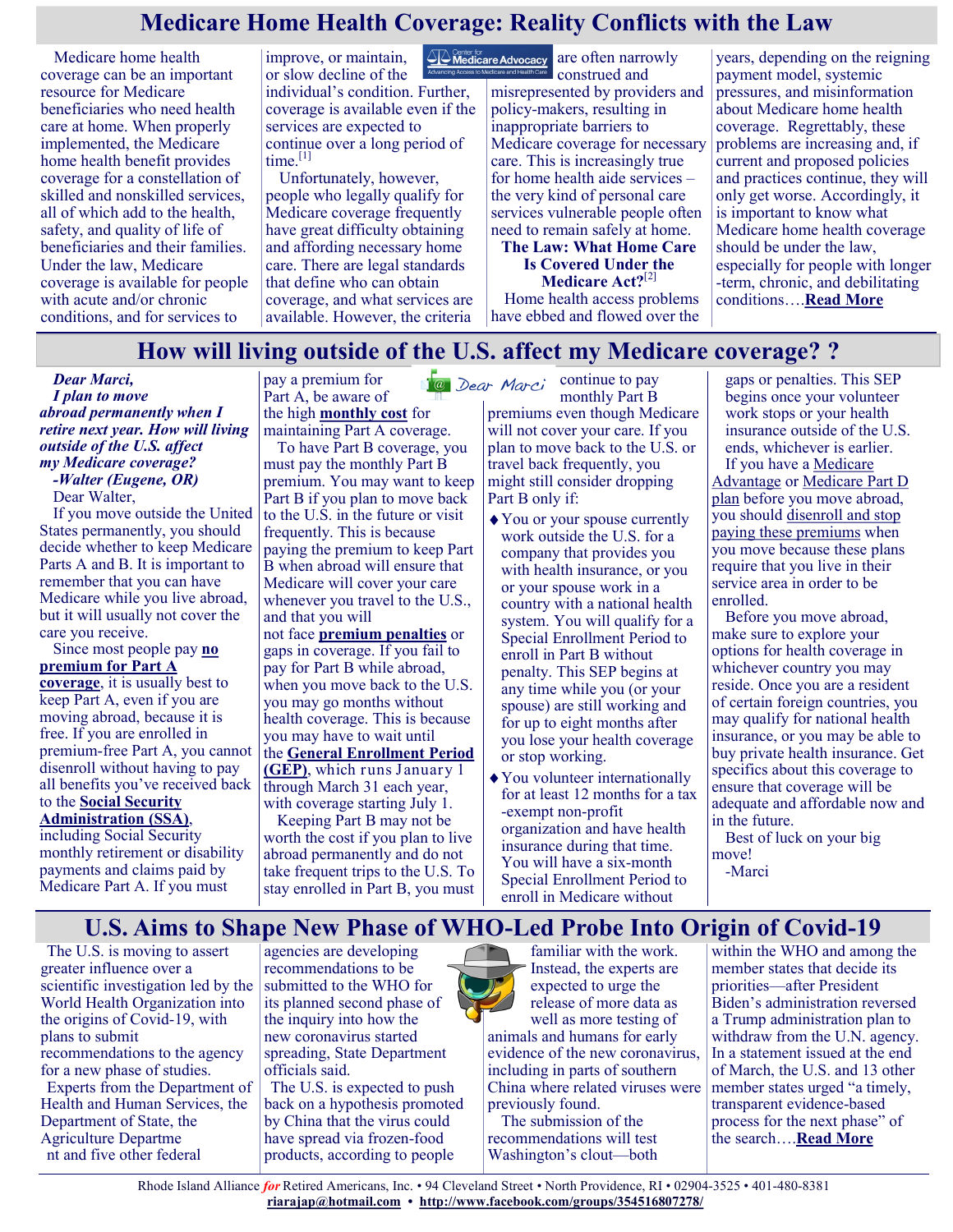# **RIARA HealthLink Wellness News** *Rediction Rediction***ly <b>Rediction Rediction Rediction Rediction Rediction Rediction Rediction Rediction Rediction Rediction Rediction Rediction Rediction Re**



### **Doctor Asked, 'Did You Know You Had a Heart Attack?'**

At an annual checkup, Tasha Benjamin's doctor looked over her electrocardiogram readings and asked whether she'd had a heart attack.

Thinking it was a joke, she responded, "Well, I do have a husband and four kids."

"No," the doctor said. "This shows you had a heart attack."

Then 36, Tasha couldn't recall suffering any of the major symptoms of a heart attack – chest pain; shortness of breath; feeling weak, lightheaded or faint; and pain or discomfort in the jaw, neck or back. As for trying to figure out when it might've happened, the tests offered no clues.

The conclusion: Tasha survived a "silent" heart attack, or a heart attack that has no symptoms, minimal symptoms or unrecognized symptoms. It occurs with blood flow to a section of the heart is

temporarily blocked and can cause scarring and damage to the heart muscle.

At her checkup the year before, Tasha was diagnosed with prehypertension. Knowing high blood pressure is more prevalent among Black people – about 58% of non-Hispanic Black adults versus 47% of all U.S. adults, according to American Heart Association statistics – she was inspired to become healthier.

"I decided to do whatever it took to make sure I wasn't on medication for the rest of my life," she said. "I didn't want to become another statistic."

Tasha wasn't overweight but re -evaluated her diet in search of healthier options. She tamed her sweet tooth, drank more water and increased her exercise. She also took her daily blood pressure medication and tracked



her numbers. Six months later, she'd improved so much that the doctor said she could stop taking medication.

Six months after that came the bewildering discovery of her heart attack.

Further testing indicated her heart muscle was in good shape. Seven years later, all is well.

Another possible factor in Tasha's case is that her husband, LaShaun Benjamin, was an active U.S. Marine. His deployments often left her alone to care for their three daughters and son, in addition to worrying about his safety.

"We were doing what any military family did, but it was a lot of stress," LaShaun said.

LaShaun is now retired from active duty and teaching an ROTC class for high schoolers. Having him back home in Syracuse, New York, and going

for walks as a family are all part of Tasha's routine these days.

She also listens more closely to her body. Whenever she feels anything strange or thinks of any questions, she logs them on her phone so they'll be handy for her next checkup – or sooner, if needed.

"When you're going about your daily life raising children and working, you might have those symptoms, but you're not going to equate it with a heart attack," she said. "I'm definitely contacting my doctor now if something feels off."

She also encourages women to make themselves a priority, especially when it comes to health.

"It's not selfishness," she said. "You have to be there for yourself, so you can be there for others."

#### **Shots and Seniors: Driving Vaccine Compliance Among Older Adults**

Plus, the importance of getting all health care workers and essential workers vaccinated.

I appear monthly on the Charlotte version of the "Today Show," and they recently asked me to cover the topic of senior compliance with vaccinations. It surprised me because I assumed that compliance was good. I wasn't quite right.

Since this is a fluid situation, the statistics keep changing. The U.S. Census Bureau, in conjunction with the Centers for Disease Control and Prevention and the National Center for Health Statistics, compiles data every two weeks on the state of vaccinations. Here is where we stood as of late March: **[Just over](https://covid.cdc.gov/covid-data-tracker/#vaccinations)  [40% of Americans 65 and older](https://covid.cdc.gov/covid-data-tracker/#vaccinations)  [are fully vaccinated](https://covid.cdc.gov/covid-data-tracker/#vaccinations)**, and close to 70% have had at least one shot.

Senior Helpers, an in-home provider, released findings that showed that more than half of seniors reported they still hadn't received the vaccine.

In terms of data, the real worry to me is **[health care workers](https://health.usnews.com/hospital-heroes)** 

**[and essential workers](https://health.usnews.com/hospital-heroes)**, particularly long-term care. Research indicates that 33% of essential workers and 29% of those who work in a health care delivery setting won't get the

vaccine. According to a **[Washington](https://www.washingtonpost.com/context/washington-post-kff-frontline-health-care-workers-survey-feb-11-march-7-2021/ba15a233-9495-47a9-9cdd-e7fa1578b1ca/)  Post-[Kaiser Family Foundation](https://www.washingtonpost.com/context/washington-post-kff-frontline-health-care-workers-survey-feb-11-march-7-2021/ba15a233-9495-47a9-9cdd-e7fa1578b1ca/)  [poll](https://www.washingtonpost.com/context/washington-post-kff-frontline-health-care-workers-survey-feb-11-march-7-2021/ba15a233-9495-47a9-9cdd-e7fa1578b1ca/)**, barely half of front-line health-care workers (52%) said they had received at least their first vaccine dose at the time they were surveyed. More than 1 in 3 said they were not confident vaccines were sufficiently tested for safety and effectiveness.

OnShift, a human capital management software company, reported that employees within senior living and care facilities found a 94% increase

#### in **[willingness to take the](https://health.usnews.com/conditions/coronavirus-and-your-health/covid-19-vaccine-should-i-get-vaccinated)**

**[vaccine](https://health.usnews.com/conditions/coronavirus-and-your-health/covid-19-vaccine-should-i-get-vaccinated)** this month, as well as a 41% decrease in plans to decline, compared with an initial survey in December. Sixty two percent of respondents were willing to take the vaccine in the March survey, up from 32% in December. All in all, still a third



are reluctant. We cannot completely open up our **[assisted](https://health.usnews.com/health-care/conditions/articles/covid-19-testing-in-nursing-homes-and-senior-care-facilities)  [living and nursing](https://health.usnews.com/health-care/conditions/articles/covid-19-testing-in-nursing-homes-and-senior-care-facilities)** 

**[homes](https://health.usnews.com/health-care/conditions/articles/covid-19-testing-in-nursing-homes-and-senior-care-facilities)** if those who work in them don't get vaccinated. And of course, those who visit – such as family caregivers and vendors – have to be accounted for as well.

#### **Well-Established Anti-Vaccination Reasons**

There will always be people who are against vaccinations, but the percentages are few. And yes, you should consult with your physician to make sure you aren't allergic to any of the ingredients. There will always be people with adverse reactions. We've seen it with annual flu shots.

People say the vaccines have developed too fast. Yes and no. Scientists had been working on these ideas pre-SARS, and the ability to collaborate today is exponentially better. There are racial discrepancies, political party discrepancies and even geographical discrepancies. And there are the conspiracy theorists. **Moving the Needle**

How can we get those who are hesitant about vaccines to reconsider? Well, let's first look to our seniors as examples and follow their lead. They still outpace the rest of the population in compliance – and to be clear, they were prioritized first, so the numbers reflect that.

Anecdotally, since I'm in this target demographic, we've seen friends adamant about not getting vaccinated totally change their perspective when they thought about their overall health and the peace of mind and freedom that comes with vaccination.

We need targeted strategies and messages. Someone who is opposed because of political views needs a different message than someone who is opposed because of racial inequality.

We can't be dismissive. We have to acknowledge historical reasons for medical distrust among people of color, and work with leaders within their communities….**[Read More](https://health.usnews.com/health-care/for-better/articles/vaccine-hesitancy-in-seniors)**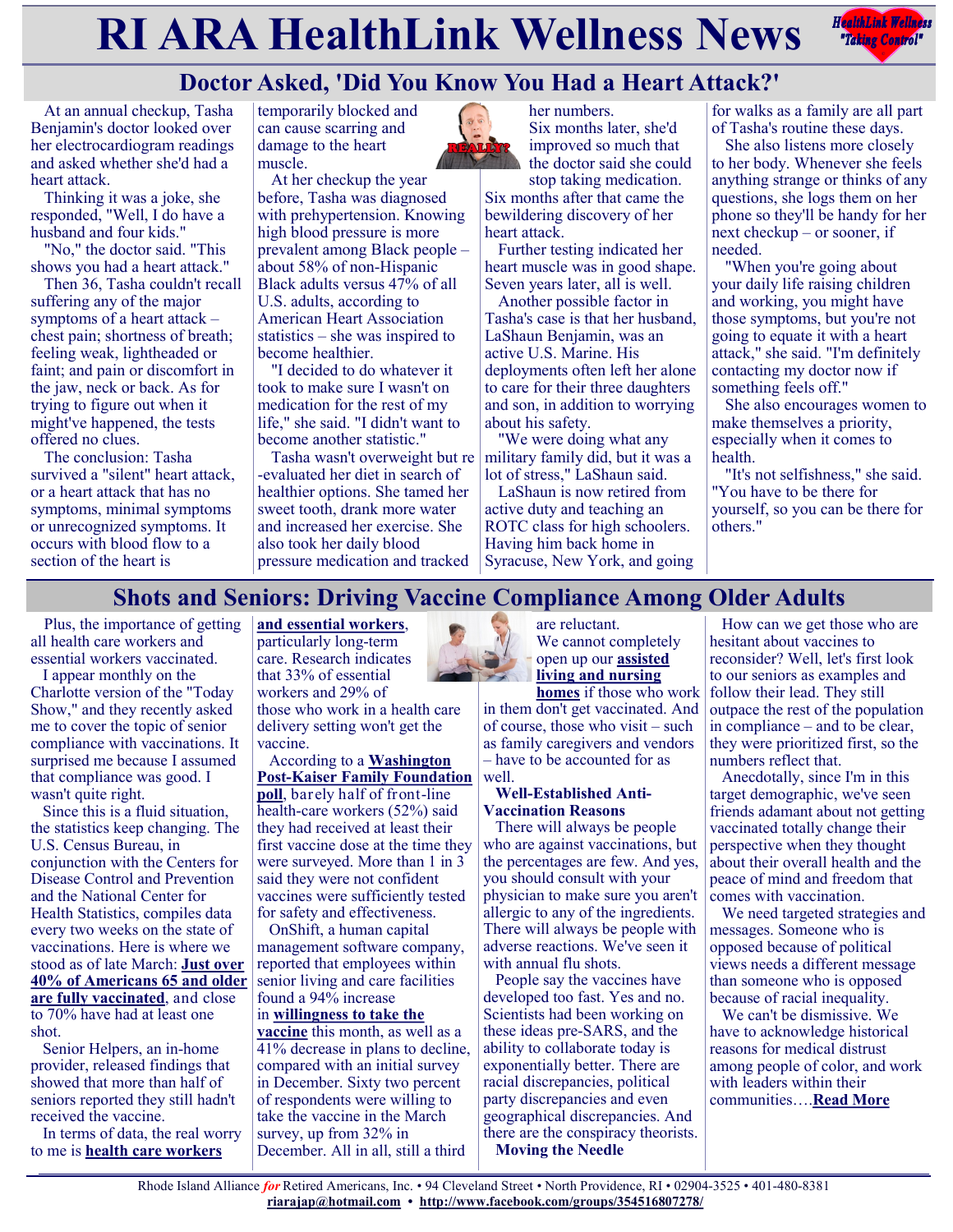#### **KHN: From Rotten Teeth to Advanced Cancer, Patients Feel the Effects of Treatment Delays**

With medical visits picking up again among patients vaccinated against COVID-19, health providers are starting to see the consequences of a year of pandemic-delayed preventive and emergency care as they find more advanced cancer and rotting and damaged teeth, among other ailments.

**[Dr. Brian Rah](https://u1584542.ct.sendgrid.net/ss/c/atcYNHk4Eh2YdGnwBh-YDNtc4qqwipDHvHkG2Mtte6W7RD_bkjDp6UjtmwD0djdblLLmwILWY-6eq0Kjvopd5QQJJ5JwT1hGZNTIDwu1UrUjwyI_q2sSTZh4sVc_IkD0x7NbPxQrYeNmas01Le5QTPzJr7Ru189o0FEQ-kCCLWQ8697MyQji6Gs8oImxctqeHJGL2mWzt0UjpbHLpD6M8qS6MH1bg)**, chair of the cardiology department at Montana's Billings Clinic, was confused in the early days of the covid pandemic. Why the sudden drop in heart attack patients at the Billings Clinic? And why did some who did come arrive hours after first feeling chest pains? Two patients, both of whom suffered greater heart damage by delaying care, provided what came to be typical answers. One said he was afraid of contracting covid by

KHN going to the hospital. The other patient went to KAISER HEALTH NEWS the emergency room in the morning, left after finding it

too crowded, and then returned that night when he figured there would be fewer patients — and a lower risk of catching covid.

"For a heart attack patient, the first hour is known as the golden hour," Rah said. After that, the likelihood of death or a lifelong reduction in activities and health

increases, he said.

**[Dr. JP Valin](https://u1584542.ct.sendgrid.net/ss/c/atcYNHk4Eh2YdGnwBh-YDG5LmuEqXXKKguMOLHW9cgkDoHOqUWvnZjq1ZtKADrxKaqq_l97d9ILi1mk2JUy0VML20IBcvTBQHlHnNkJUrUAvahaIijuUYUbiRoZf4HdGyg2-tqfZhLCyl0hyGZkSh74EbDkC4z7GUOgSUWejM22t6v9T6Usj6iI_8g4Td0t8DoOxz_iUgPNnQdLpyuqtDYEhnA9xq)**, executive vice president and chief clinical officer at SCL Health of Colorado and Montana, said he is "kept awake at night" by delays in important medical tests. "People put off routine breast examinations, and there are going to be some cancers hiding that are not going to be identified, potentially delaying intervention," he said.

#### **How stress causes hair loss**

Long-term, or chronic, stress puts people at risk for a variety of health problems. These can include depression and anxiety, as well as problems with digestion and sleep. Chronic stress has also long been linked to hair loss, but the reasons weren't well understood.

Hair growth involves three stages. In growth (anagen), strands of hair push through the skin. In degeneration (catagen), hair ceases to grow, and the follicle at the base of the strand shrinks. In rest (telogen), hair falls out and the process can begin again. Hair is among the few tissues that mammals can regenerate throughout their lifetime.

The hair growth cycle is driven by stem cells that reside in the hair follicle. During growth, stem cells divide to become new cells that regenerate hair. In the resting period, the stem cells are inactive. Until now, researchers

hadn't determined exactly how chronic stress impaired hair follicle stem cells.

A team led by Dr. Ya -Chieh Hsu of Harvard University studied the underlying mechanisms that link stress and hair loss. The study was supported in part by NIH's National Institute of Arthritis and Musculoskeletal and Skin Diseases (NIAMS). Results appeared in Nature, on March 4, 2021.

The researchers began by testing the role of the adrenal glands, which produce key stress hormones—corticosterone in rodents and cortisol in humans. Removing the adrenal glands from mice led to rapid cycles of hair regrowth. Hair follicle regeneration didn't slow as these mice grew older, like it did in control mice. Rather, hair follicle stem cells continued to enter the growth phase and regenerate hair | corticosterone prevented the



follicles throughout the animals' lifespans. The team was able to restore the normal hair cycle by feeding the mice

corticosterone. Subjecting mice to mild stress over many weeks increased corticosterone levels and reduced hair growth. Hair follicles remained in an extended resting phase. Together, these findings supported the role of corticosterone in inhibiting hair regrowth.

The scientists next examined how corticosterone affects hair follicle stem cells. They found that the stress hormone was not regulating stem cells directly. By deleting the receptor for corticosterone from different cells, they determined that the hormone acts on a cluster of cells underneath the hair follicle called the dermal papilla.

Further studies revealed that

dermal papilla from secreting GAS6, a molecule they showed can activate hair follicle stem cells. Delivering GAS6 into the skin restored hair growth in mice fed corticosterone or undergoing chronic stress.

Last year, findings from Hsu's [team](https://www.nih.gov/news-events/nih-research-matters/how-stress-causes-gray-hair) advanced the understanding of how stress causes gray hair. These results reveal a key pathway involved in hair loss from chronic stress. These findings may also lead to further insights into how stress affects tissue regeneration in other parts of the body.

"In the future, the Gas6 pathway could be exploited for its potential in activating stem cells to promote hair growth," says first author Dr. Sekyu Choi of Harvard University. However, further study is needed to understand whether the same mechanism is at work in people.

#### **Worry, Depression Can Plague Folks Who Get Implanted Defibrillators**

An implanted heart defibrillator is a life changer in more ways than one. More than one in 10 patients who receive the device also developed anxiety or depression, a new study reveals.

The findings highlight the need for regular screening of patients who receive an implantable cardioverter defibrillator (ICD) in order to identity those who may require additional mental health support, according to the authors of the study.

The research was presented

Saturday at an online meeting of the European Society of Cardiology.

"Most patients adapt well to living with an ICD. For others, it

completely changes their life, with worries about shocks from the device, body image, and livelihood as some need to change their job," said study author Susanne Pedersen, of Odense University Hospital in Denmark.

Previous research has shown that anxious or depressed ICD patients have poorer quality of



life and increased risks of heart rhythm disorders and early death. This study included more than 1,000 patients who completed questionnaires

on their mental health and physical quality of life before and over 24 months after ICD implantation.

Over the follow-up period, nearly 15% of patients reported new-onset anxiety and about 11% reported new-onset depression.

Older age was associated with a lower risk of new-onset

anxiety, while being married, type D personality, and lower self-reported physical functioning were associated with an increased risk. (Type Ds tend to be distressed).

Older age and higher selfreported physical functioning were associated with a lower risk of new-onset depression, while smoking, type D personality and lower selfreported physical functioning were associated with an increased risk, the findings showed.,,.,**[Read More](https://consumer.healthday.com/b-4-26-worry-depression-can-plague-patients-who-get-implanted-defibrillators-2652672994.html)**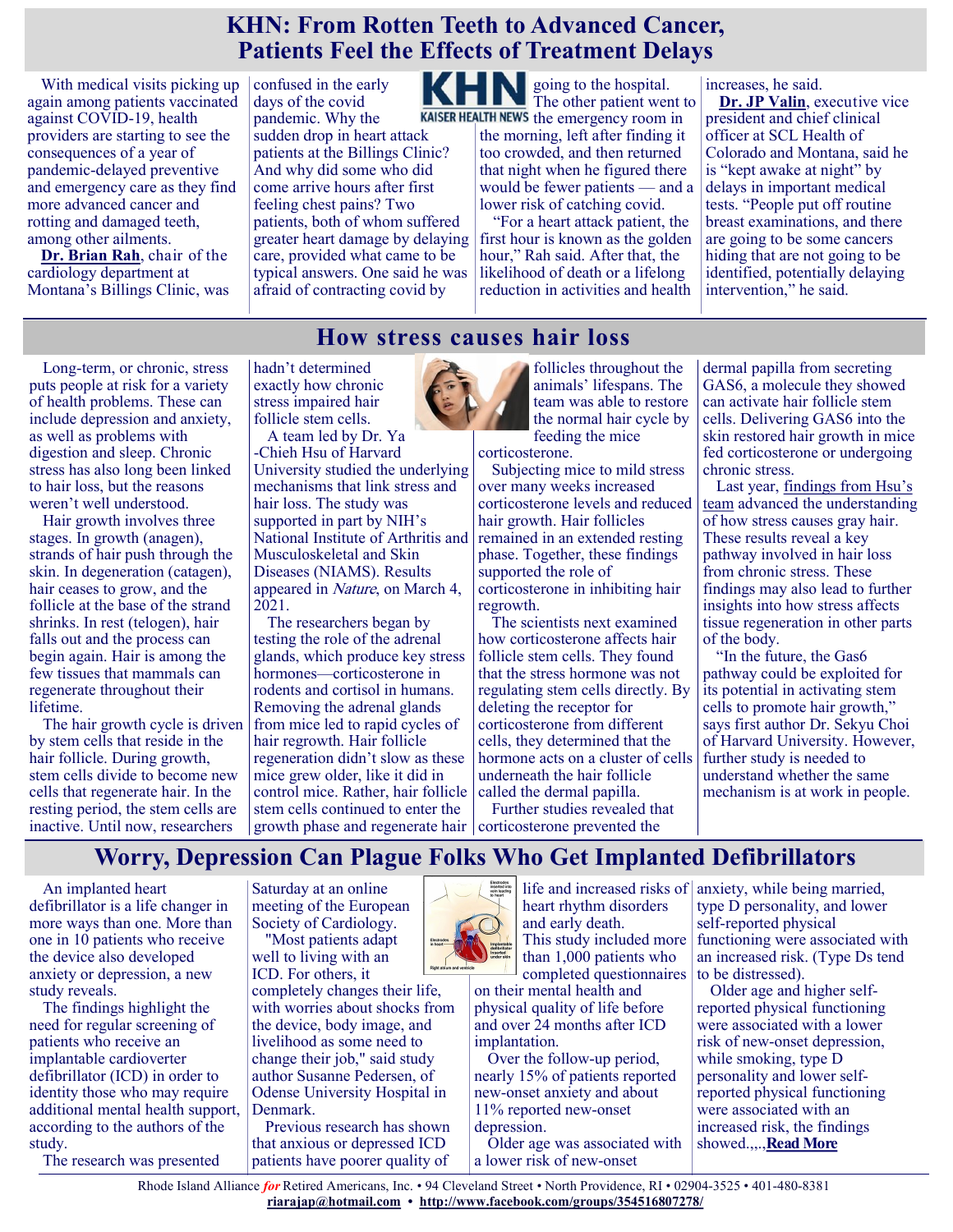### **Loneliness and Social Isolation — Tips for Staying Connected**

Click on the links below for the complete tips.

- **[What is the Difference](https://www.nia.nih.gov/health/loneliness-and-social-isolation-tips-staying-connected#difference)  [Between Loneliness and](https://www.nia.nih.gov/health/loneliness-and-social-isolation-tips-staying-connected#difference)  [Social Isolation?](https://www.nia.nih.gov/health/loneliness-and-social-isolation-tips-staying-connected#difference)**
- **[How Can Feeling Lonely or](https://www.nia.nih.gov/health/loneliness-and-social-isolation-tips-staying-connected#older%20adults)  [Being Isolated Affect Older](https://www.nia.nih.gov/health/loneliness-and-social-isolation-tips-staying-connected#older%20adults)  [Adults' Health?](https://www.nia.nih.gov/health/loneliness-and-social-isolation-tips-staying-connected#older%20adults)**
- **[How Can You Know Your](https://www.nia.nih.gov/health/loneliness-and-social-isolation-tips-staying-connected#risk)  [Risk for Loneliness and](https://www.nia.nih.gov/health/loneliness-and-social-isolation-tips-staying-connected#risk)  [Social Isolation?](https://www.nia.nih.gov/health/loneliness-and-social-isolation-tips-staying-connected#risk)**
- **[How Can You Stay](https://www.nia.nih.gov/health/loneliness-and-social-isolation-tips-staying-connected#stayingconnected)  [Connected With](https://www.nia.nih.gov/health/loneliness-and-social-isolation-tips-staying-connected#stayingconnected)  [Friends and Family?](https://www.nia.nih.gov/health/loneliness-and-social-isolation-tips-staying-connected#stayingconnected)**

Everyone needs social connections to survive and thrive. But as people age, they often find themselves spending more time alone. Being alone may leave older adults more vulnerable to **[loneliness and](https://www.nia.nih.gov/news/social-isolation-loneliness-older-people-pose-health-risks)  [social isolation](https://www.nia.nih.gov/news/social-isolation-loneliness-older-people-pose-health-risks)**, which can



 $\sim$ social isolation are associated with higher risks for health problems such as **[heart](https://www.nia.nih.gov/health/heart-health-and-aging)  [disease,](https://www.nia.nih.gov/health/heart-health-and-aging) [depression](https://www.nia.nih.gov/health/topics/depression)**, and **[cognitive decline](https://www.nia.nih.gov/health/memory-forgetfulness-and-aging-whats-normal-and-whats-not)**.

If you are in poor health, you may be more likely to be socially isolated or lonely. If you are socially isolated or feeling

lonely, it can put your physical and mental health at risk. Adults who are lonely or socially isolated are less healthy, have longer hospital stays, are readmitted to the hospital more often, and are more likely to die earlier than those with meaningful and supportive social connections.

### **Frequently Asked Questions About Palliative Care**

Planning for care during a serious illness can be challenging. Palliative care is an option that can help patients and their families. To learn more, explore answers to frequently asked questions about palliative care below.

**What is Palliative Care? [Palliative care](https://www.nia.nih.gov/health/what-are-palliative-care-and-hospice-care)** is specialized medical care for people living with a serious illness. Palliative care can be received at the same time as your treatment for your disease or condition. It focuses on providing relief from the symptoms and stress of serious illness. The palliative care team works to prevent or ease suffering, improve quality of life for both the patient and their family, and help patients and their families make difficult

health care decisions. When a patient decides to forgo treatment for their serious illness or is near the end of life, they may decide to enter **[hospice](https://www.nia.nih.gov/health/frequently-asked-questions-about-hospice-care)  [care](https://www.nia.nih.gov/health/frequently-asked-questions-about-hospice-care)** (see more below).

A serious illness may be defined as a disease or condition with a high risk of death or one that negatively affects a person's quality of life or ability to perform daily tasks. It may cause symptoms or have treatments that affect daily life and lead to caregiver stress. Examples of serious illnesses include dementia, cancer, heart failure, and chronic obstructive lung disease.

**Who Provides Palliative Care?**

A palliative care team may

include specialist nurses and doctors, social workers, religious or spiritual leaders, therapists, or nutritionists, among other

professionals. Your team may vary depending on your needs and level of care.

#### **How Does Palliative Care Differ from The Care I'm Getting Now?**

Palliative care can be provided alongside of your current treatment and care. Your palliative care team works with your current doctor and others to provide specific treatments and care plans. Palliative care is meant to enhance your current care by focusing on quality of life for you and your family.

**How Do I Know If I Need Palliative Care?**

People living with a serious illness such as cancer, heart disease, lung disease, or kidney failure, may experience emotional or physical pain related to their illness. If you're having trouble coping with this pain, palliative care may be right for you. You don't need to wait until your disease is in the advanced stages or you're in the final months of life to start palliative care. **[Talk with your](https://www.nia.nih.gov/health/what-do-i-need-tell-doctor)  [doctor](https://www.nia.nih.gov/health/what-do-i-need-tell-doctor)** if you're considering starting palliative care. To begin the process, your health care provider can refer you to a palliative care specialist. If he or she doesn't suggest it, you can ask your health care provider for a referral….**[Read More](https://www.nia.nih.gov/health/frequently-asked-questions-about-palliative-care)**

#### **Higher Pulse Pressure in Smokers May Signal Cardiovascular Disease Risk**

Consistent cigarette smoking has a small but significant effect on pulse pressure, according to research that suggests a possible new link between smoking and cardiovascular disease, especially among Black and white women.

Pulse pressure is the difference between systolic blood pressure, the top number in a reading, and diastolic blood pressure, the lower number. "As that gap widens, it's problematic," said study co-author Kara Whitaker, assistant professor of health and human physiology at the University of Iowa in Iowa City.

It is measured by mmHg, which is a millimeter of mercury. So, for someone with a blood pressure reading of 120/80, the pulse pressure would be the difference between the two

numbers, or 40 mmHg. The normal range is 40 to 60.

"When you exceed 60 is when it's associated with higher cardiovascular disease risk," said study author Rachel Luehrs, assistant professor of exercise science at North Central College in Naperville, Illinois.

In the new study, researchers analyzed 30 years of data from 4,786 participants in the Coronary Artery Risk Development in Young Adults, or CARDIA, study. They examined changes in blood pressure and how that related to race, smoking and a host of other variables. The pulse pressure increase was greatest among both Black and white women who



– 1.38 mmHg higher for Black women and 1.96 mmHg higher for white women – compared to

women of the same race who had never smoked. The results were published Tuesday in the Journal of the American Heart Association.

Although smoking and high blood pressure are each wellestablished risk factors for cardiovascular disease, the link between smoking and blood pressure is less clear. Smokers experience a brief rise in blood pressure after they smoke a cigarette, but evidence is mixed on the long-term effects. Some studies have even shown longterm smokers experience a slight decrease in blood pressure.

"That's what was interesting to us and why we wanted to do this study," said Luehrs, who has a doctorate in health and human physiology. "It just didn't make sense: Why would chronic cigarette smoking, which is known to be associated with a high cardiovascular disease risk, be associated with lower blood pressure?"

Previous studies of smoking and blood pressure could have had mixed findings because the researchers did not adequately consider the influence of race, the new study's authors said. The effects of racial discrimination are associated with both nicotine dependence and may increase blood pressure….**[Read More.](https://consumer.healthday.com/aha-news-higher-pulse-pressure-in-smokers-may-signal-cardiovascular-disease-risk-2652793623.html)**